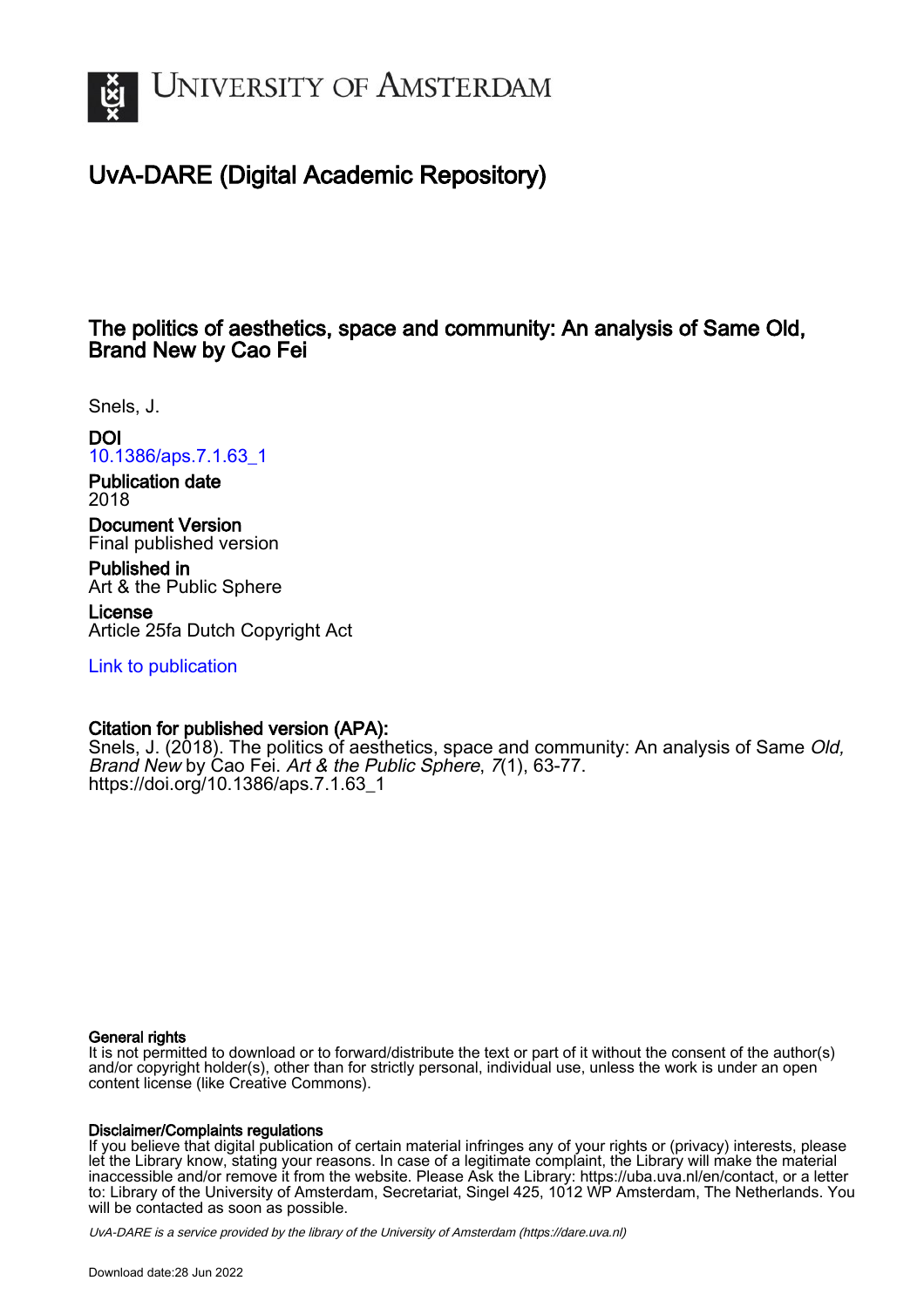**Jori Snels** University of Amsterdam

# **The politics of aesthetics, space and community: An analysis of** *Same Old, Brand New* **by Cao Fei**

# **Abstract**

*This article analyses the site-specific video artwork* Same Old, Brand New *by Chinese artist Cao Fei, which was exhibited in Hong Kong during Art Basel 2015. Set in the context of the Umbrella Revolution, it is argued that although the work by Chinese artists who became known in the 2000s may seem apolitical, artists such as Cao Fei have found subtle ways to create political art, to engage the public with politics, to disrupt political hegemony, to go beyond the boundaries of art institutions and to produce ungovernable communities that may evade identity politics. In its*  intervention in public space and its reworking of popular culture Same Old, Brand New *has helped to temporarily constitute a politically engaged public. Using theories by Jacques Rancière, Henri Lefebvre and Jean-Luc Nancy, this study shows how*  Same Old, Brand New *disrupts the distribution of the sensible and the hegemonic production of space and produces a sense of 'being-in-common'.*

### **Keywords**

Cao Fei digital art Umbrella Revolution distribution of the sensible represented space representational space being-in-common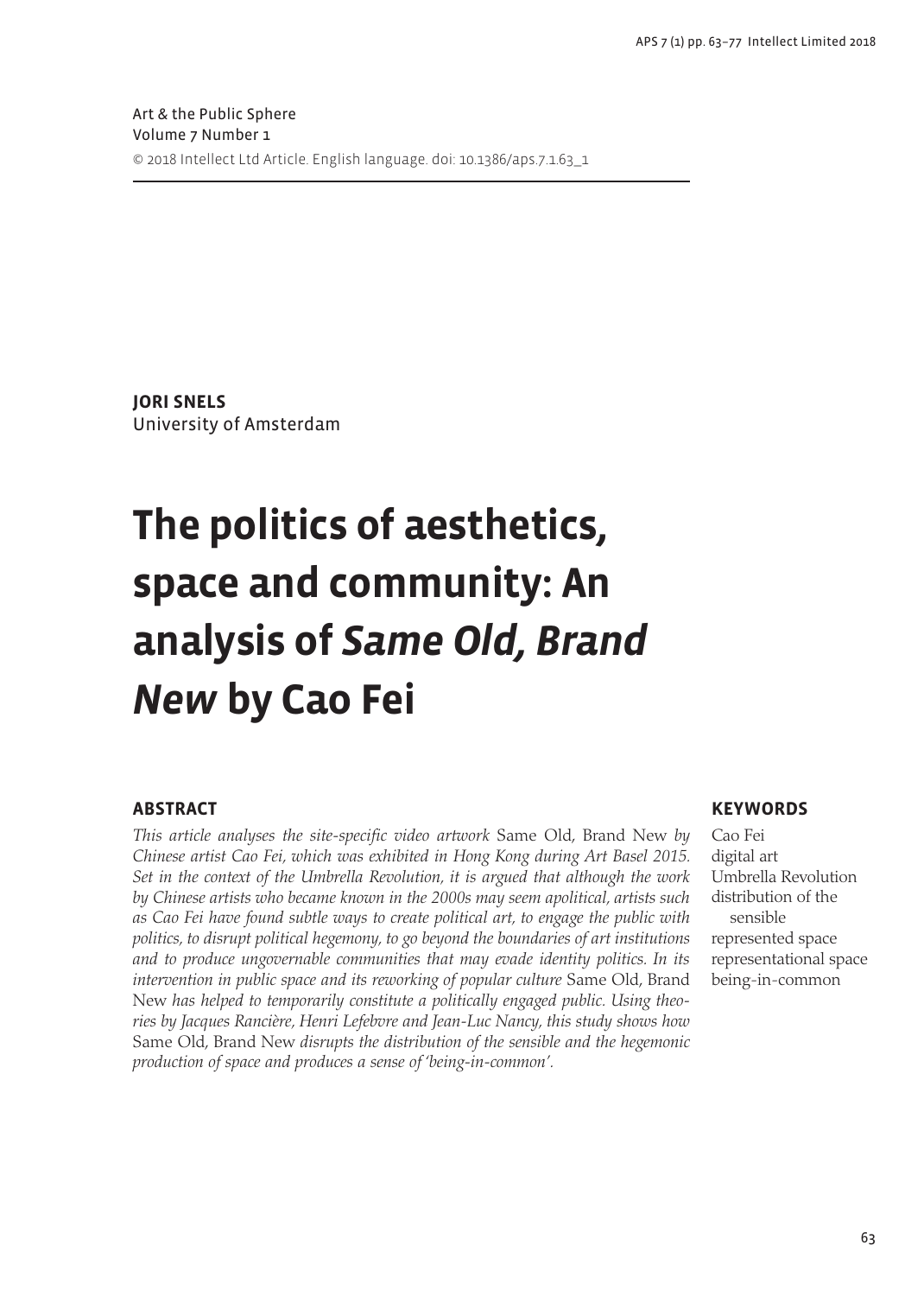1. A video recording of the broadcasting of *Same Old, Brand New* can be viewed [here:](http://www.caofei.com/works.aspx?id=68&year=2015&wtid=3) http://www. [caofei.](http://www.caofei.com/works.aspx?id=68&year=2015&wtid=3)com/works. [aspx?id](http://www.caofei.com/works.aspx?id=68&year=2015&wtid=3)=68&year= [2015&wtid=](http://www.caofei.com/works.aspx?id=68&year=2015&wtid=3)3, accessed 8 August 2017.

◈

Criticizing society, that's the aesthetics of the last generation. […] When I started making art, I didn't want to do political things. I was more interested in subcultures, in pop culture. […] [Ideology in art has] all been expressed.

(Cao Fei, cited in Beam 2015)

#### *Same Old, Brand New*

Beijing-based artist Cao Fei (b. 1978) expressed this disinterest in overtly political art in a conversation with Christopher Beam (2015) for the *New Yorker* at Art Basel in Hong Kong, where she showed her video artwork *Same Old, Brand New* (2015).<sup>1</sup> Beam argues that the prevailing western idea that contemporary Chinese art is politically dissident and rebellious is based on the Chinese art practice of the 1980s and the 1990s. Framing contemporary art in this way disregards the complex diversity of present-day art in China. Although some artists of the older generation, such as for example Ai Weiwei (b. 1957), still openly criticize the authorities in their art, the generations of artists who came after the '85 Movement and the cynical realism and political pop of the 1990s, such as Cao Fei, create art that is less overtly politicized. But does this mean that Cao Fei's *Same Old, Brand New* is not political?

Beam's observation that a de-ideologicalization has taken place in the contemporary art practice of China resonates with several other critics and scholars. Beijing-based art historian Karen Smith (2007: 43), for example, described Cao Fei as a member of the 'new generation'. In contrast to the first generation of avant-garde artists, who started creating art just after the end of the Cultural Revolution, Cao Fei's generation consists of artists born in the 1970s, who never fully experienced the repressive system of Mao Zedong (1893–1976). Therefore, they are more interested, Smith argues, in the phenomena that developed during their own youth, such as the growing consumer culture, globalization, urbanization and industrialization.

However, in his analysis of *Same Old, Brand New*, Beam (2015) shows that this work does actually take a critical stance towards China's modernization. The artwork was commissioned by Art Basel and the International Commerce Centre (ICC) in Hong Kong in 2014. The integrated LED lights of the ICC tower façade were used to screen Cao Fei's video every day from 13 to 17 March (Art Basel 2015: 1, 3; Sun Hung Kai Properties Limited n.d.).

The film referenced video games and arcade games from the 1980s that 'have become an integral part of popular and youth culture' (Cao Fei 2015a: 239). The simple, low-resolution shapes of figures that resemble famous games such as *Pac-Man*, the *Super Mario* series and *Space Invaders* move up and down the façade. The short scenes follow each other in rapid succession. Sometimes the figures are battling as if it were a real game, but in other scenes they merely float around. Viewers could watch the video from several recommended locations while listening to accompanying chiptune music created by Hong Kong sound artist Dickson Dee through speakers or a smartphone app. According to the press release, Cao Fei aimed to 'turn collective memories into a current reality' (Art Basel 2015: 1). Christopher Beam (2015), however, interpreted the work as follows: 'Even if you work hard and play by the rules, […] the result [i.e. being 'Game Over'] is the same'.

With Beam as an exception, *Same Old, Brand New* has received little attention by art critics compared to Cao Fei's more famous works such as *Cosplayers*  (2004), *Live in RMB City* (2009) and *Haze and Fog* (2013). Even the artist book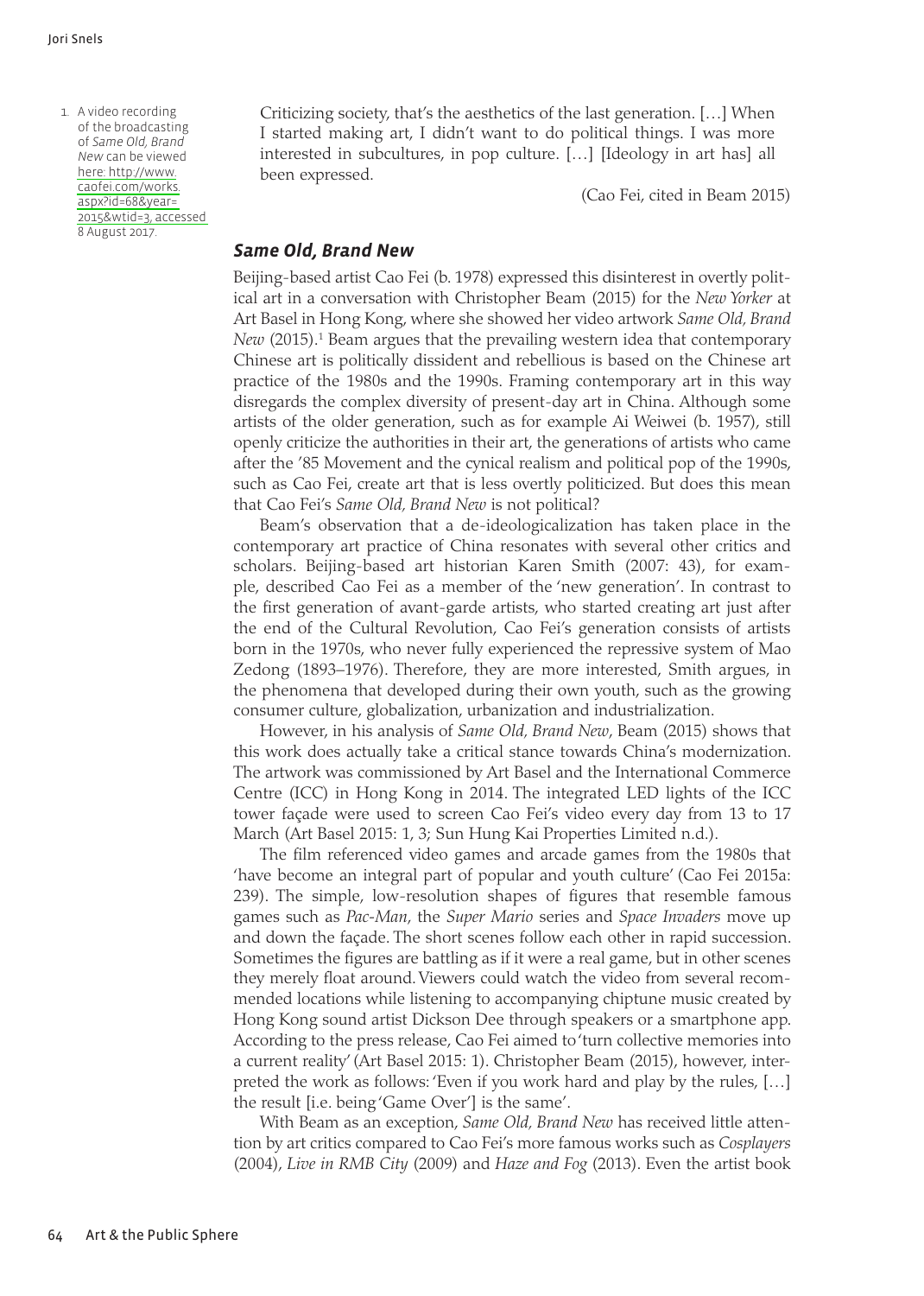*Cao Fei: I Watch that Worlds Pass by* only shows one image of *Same Old, Brand New* and includes very little additional information about the work (Cao Fei 2015b). In the interview with Cao Fei (2015a: 239–40) by Hans Ulrich Obrist at Art Basel Hong Kong 2014 the work was only discussed briefly. Most art journals and websites merely paraphrased the press release that accompanied the work.

Besides Beam's article, two other exceptions should be mentioned. Kriston Capps (2015) argued on the urban development news website *Citylab* that the skyscraper movie was a spectacle motivated by 'immense market pressures'. 'This Blade Runner tower is a tourist trap masquerading as new media. Cities are free to choose to build Ferris wheels or light-up towers if they like, but artists of Cao Fei's stature ought to steer clear', Capps wrote. Katherine Volk (2015), in her review for the magazine *ArtAsiaSpecific*, noted that Cao Fei uses her references to arcade games to show that the rapid technological developments in China have placed Chinese citizens under a lot of pressure to achieve the 'Chinese Dream' of this constantly transforming society. She argues that games can function as a way to escape that pressure.

Contrary to Capps' claim of escapism and commercialism, I will argue that in *Same Old, Brand New*, Cao Fei has appropriated symbols from popular culture to comment critically on contemporary Chinese society. In my view, this film also encourages critical engagement and conversation amongst its viewers. Cao Fei's artistic presentation of Chinese society becomes particularly relevant when considering that the work was shown in Hong Kong less than three months after the last sit-in protest of the city's pro-democracy Umbrella Movement was cleared by Hong Kong police (Hui and Lau 2015: 349). In this article I argue that *Same Old, Brand New* is political, using Rancière's (2004) definition of the word. The content of the video disrupts the distribution of the sensible, showing a different side of contemporary society than the one constructed by what Rancière (2011: 3) coins as the police (order): 'the configuration of the political community as a collective body with its places and functions allotted according to the competences specific to groups and individuals'. But there is more. The way in which *Same Old, Brand New* influences the reproduction of space is also crucial for its political significance. *Same Old, Brand New* alters spatial practice, which causes a representational space to be produced that is political instead of consumerist and therefore does not fit with the hegemonic representations of the used space (cf. Lefebvre 1991).

The generation of Chinese artists to whom Cao Fei belongs, whose work started to gain traction in the 2000s, has often been criticized for being apolitical. However, as I will show, there are more ways to be politically engaged than being openly dissident. Although *Same Old, Brand New* may seem blatantly apolitical, in its intervention in public space and its reworking of popular culture it helps constitute – albeit temporarily – a politically engaged public.

#### **The art of Cao Fei and her generation**

Born in the megacity Guangzhou in 1978, the film artist Cao Fei grew up in the Pearl River Delta region, which is located close to Hong Kong (Pollack 2016). As a child, she would watch the music videos broadcasted on MTV, which Cao's sister would make copies of when she was in Hong Kong. In the 1990s Cao Fei was able to visit Hong Kong because her father, an established sculptor of statues, would sometimes take her with him on his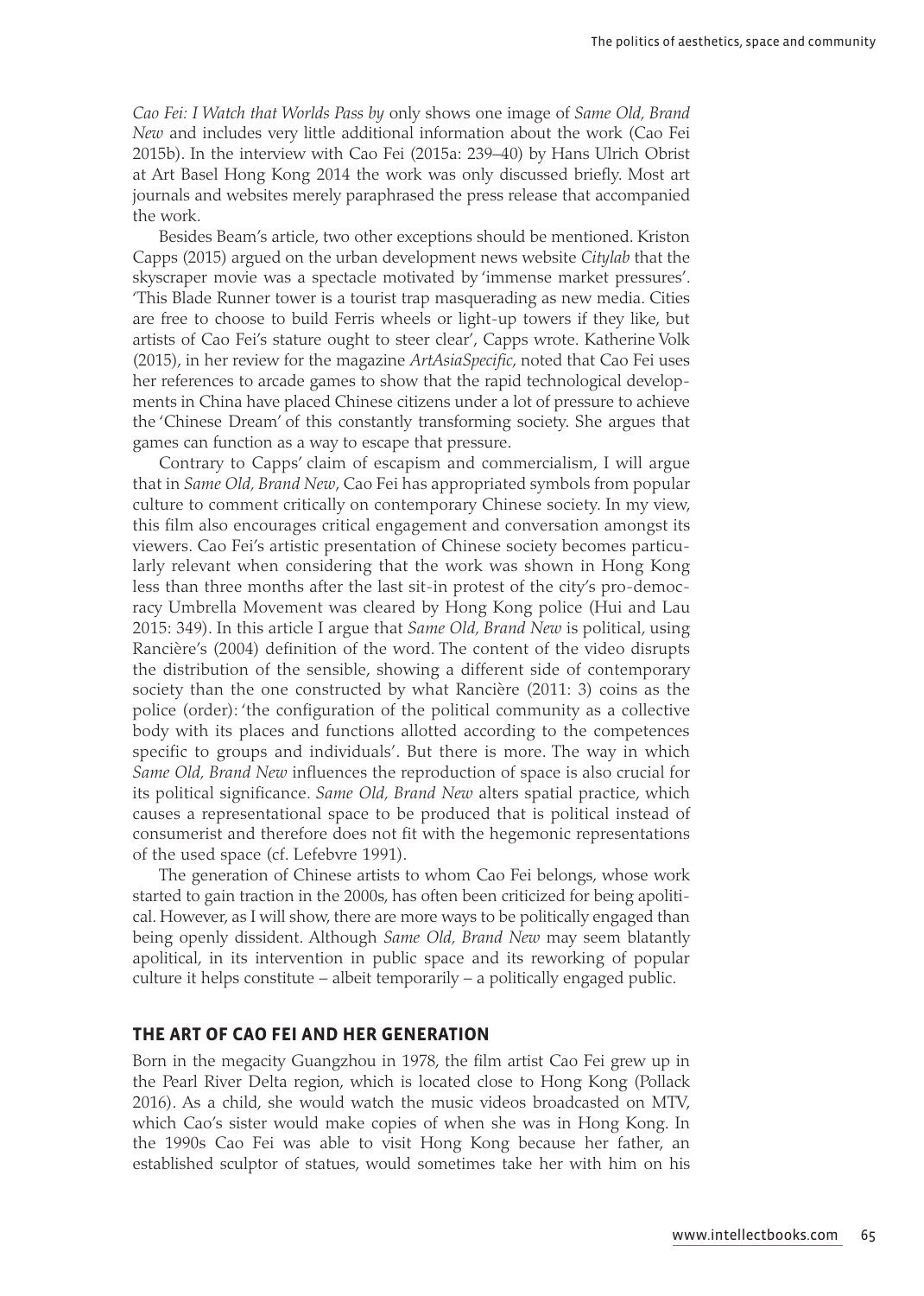2. Foreign directors by whom Cao Fei was especially inspired include Quentin Tarantino (b. 1963), Michelangelo Antonioni (1912–2007), Federico Fellini (1920–93), Jacques Tati (1907-82), Shuji Terayama (1935–83) and Ming-Liang Tsai (b. 1957) (Ganzenberg 2015: 246).

business trips to Hong Kong. Cao Fei was thus in the unique position of having access to cultural products that were inaccessible to most Mainland Chinese at the time. The foreign music videos, talk shows, movies, soap operas and other forms of popular culture that she became familiar with during her youth would greatly influence her art practice, in which she also very often draws on popular culture (Cao Fei 2015a: 227–28; Pollack 2016).2

In 2006, Jaap Guldemond (2006: 52–53) argued that the new generation of artists who were rising to fame in the early 2000s, to which Cao Fei belonged, were distinguishing themselves from the previous generation of Chinese artists. The Political Pop art of the 1990s, with works from, for example, Wang Guangyi (b. 1957) combined communist and western capitalist symbols, arguably to critique both communism and capitalism, whereas Cynical Realist artists such as Fang Lijun (b. 1963) showed what they perceived as China's pessimistic reality. They made ample references to the Cultural Revolution, a period that the younger generation has no personal memories of. The political pop generation proved tremendously successful, triggering the quite expected critique from the generation after them that they became too commercial (Dal Lago 2008: 25–26, 29–30; Gao Minglu 1998: 21, 29–31; Hou Hanru [1996] 2002: 25–26). As Karen Smith (2007: 43) has noted, that generation, to which Cao Fei belongs, started creating work about their environment and the contemporary social, economic and political developments, steering away from communist iconography.

During the 1980s and the 1990s, China rapidly globalized, industrialized and urbanized as a result of economic reforms and started becoming more market-driven. The Pearl River Delta region in which Cao Fei grew up was home to many factories and was thus especially influenced by these developments (Smith 2007: 43; Princenthal 2013: 85, 87). However, not only Cao Fei, but her entire generation can be described as children of, in Guldemond's (2006: 54) words, the 'rapidly changing social, geographic and demographic reality of the urban environment'.

This influence of globalization, urbanization and industrialization on the lives of Chinese people can be observed in the art of many of Cao Fei's contemporaries. The photographers Song Tao (b. 1979) and Ji Weiyu (b. 1980), also known as the art collective *Birdhead*, for example create photo series about their lives in Shanghai, where they both grew up. Their black-and-white analogue photographs are gritty documentations of the rapidly transforming city shown from a subjective perspective (Zhang Li 2006: 320; Respini 2012). Another example is Chi Lei (b. 1981), who created the photographic series *Red Star Motel* (2009). These staged photos of a party in a small, dirty hostel room portray the reality of poor art students and migrant workers who live in such shared spaces. 'This shared experience and cohabitation was a miniature of the Chinese reality', Chi Lei (2016: 159–60) explained.

Both Ganzenberg (2015: 243, 250) and curator and long-time supporter of Cao Fei Hou Hanru (2015: 225) have noted that during her entire career Cao has focused on the influence of political, economic and technological developments on the lives of Chinese citizens. In the docudrama *Cosplayers*, for example, she showed young cosplayers (people who dress up as the characters from video games, comics and television series) who live in the Pearl River Delta. They roam around a large city pretending to be characters from popular culture and so create their own reality within the 'real' world to escape the high expectations of modern society. Without making a straightforward argument, Cao Fei shows the conflicting impact of China's social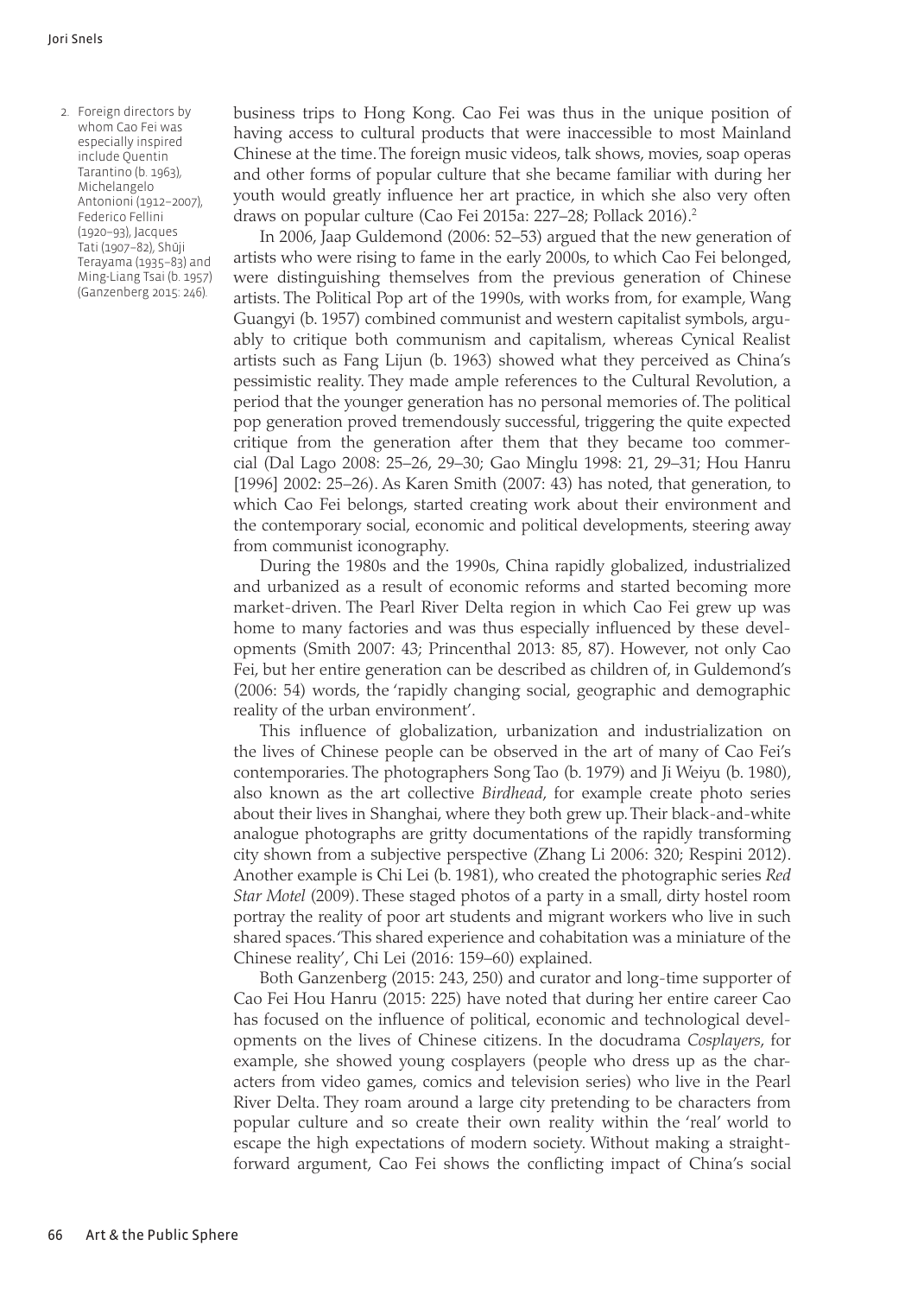and economic changes on the country's younger generation (Cao Fei n.d.a; Ganzenberg 2015: 243).

From 2007 up until 2012 Cao Fei further studied how alternative realities can create different social relations in projects centered around her custombuilt metropolis called RMB City, built in the virtual world of *Second Life*. Using avatars, people can visit this city, use it for online social interaction and contribute towards its development (Cao Fei 2015a: 230–31; Ganzenberg 2015: 244). According to Hou Hanru (2015: 225), *RMB City* enables people to overcome individual subjectivity using new technology and popular culture. In this city, people can have multiple identities and escape the real world. They become bodily immersed in this virtual reality and its distinct temporality (Braester 2013: 71–72). In the city's manifesto, China Tracy – Cao Fei's *Second Life* avatar – wrote:

Flee from the twilight of the real world; try reversing all the discussions about realness by shifting them into the virtual light year. Be vertical against or parallel to the virtual, stab through the protection of reality with the sword of virtuality. This time, the once-invincible real is the defeated one.

(China Tracy 2015: 199)

Many of the works Cao Fei made up until 2011 study how people deal with the social pressures of contemporary China. The works that she has made in the period from 2013 till 2015, including *Same Old, Brand New*, still play with alternative realities, but show a more pessimistic view of the world.3 *Haze and Fog* (2013), a movie set in a luxurious apartment building in Guangzhou, shows a post-apocalyptic setting in which fog and zombies slowly take over the world of the complex's residents and staff, referencing both China's severe air pollution in 2011 and the television series *Walking Dead*, and also highlighting the wealth gap in Chinese society (Berry 2015: 215–16; Cao Fei 2015a: 234). In a chapter on *Haze and Fog* in Cao Fei's artist book *Cao Fei: I Watch that Worlds Pass by*, the fictional zombie A. Zombie (2015: 97) explains that humans are often thought to have become zombified because of consumerism, which means that people become 'desensitized, over materialized [*sic*] nonentities, beaten into emotional submission by a lust for microwave ovens and smartphones', although he adds that zombies are 'so much more than [that]'.

The movie thus addresses the negative impact of consumer culture on Chinese citizens and their lack of freedom. In a conversation with Hans Ulrich Obrist, Cao Fei said the following about *Haze and Fog* and the later work *La Town* (2014):

We worry about what will happen in the future, or what unseen horrors are in the fog. I think this is somewhat like the feelings that people have when they come up against the unseen powers and systems of China. I say this based on the context I live in as an artist in China.

(Cao Fei 2015a: 239)

Although the content of these works is dark and shows a critical view on Chinese society, Cao Fei leaves it to the viewer to decide who is to blame. She explained that she does not 'see the impact of globalization in black-andwhite terms'. On the contrary: 'I more observe from different angles' (Pollack 2016). Moreover, since she lives and works in a country where expressing  3. Cao Fei's most recent works, however, have been more opportunistic. In 2017 she worked on two projects, which both experimented with the new artistic opportunities offered by VR technology. *Derivation* is a video produced in collaboration with Google and Art Basel in which she used Google's VR 3D drawing software *Tilt Brush* to represent a 'utopian future where walls and societal restrictions are broken and new conversations and new possibilities emerge' (Cao Fei n.d.b). *Unmanned* is a short film in which a monk walks from the past to the technologically advanced future, where he enters Cao Fei's *BMW Art Car #18*. The movie accompanies the actual art car that she was commissioned to design for BMW. The matt black car can be viewed through a smartphone app that projects strokes of light onto it using AR technology. 'We are entering a new age, where the mind directly controls objects and where thoughts can be transferred, such as unmanned operations and artificial intelligence', Cao Fei said about this experience (Banks 2017; Cao Fei n.d.c).

⊕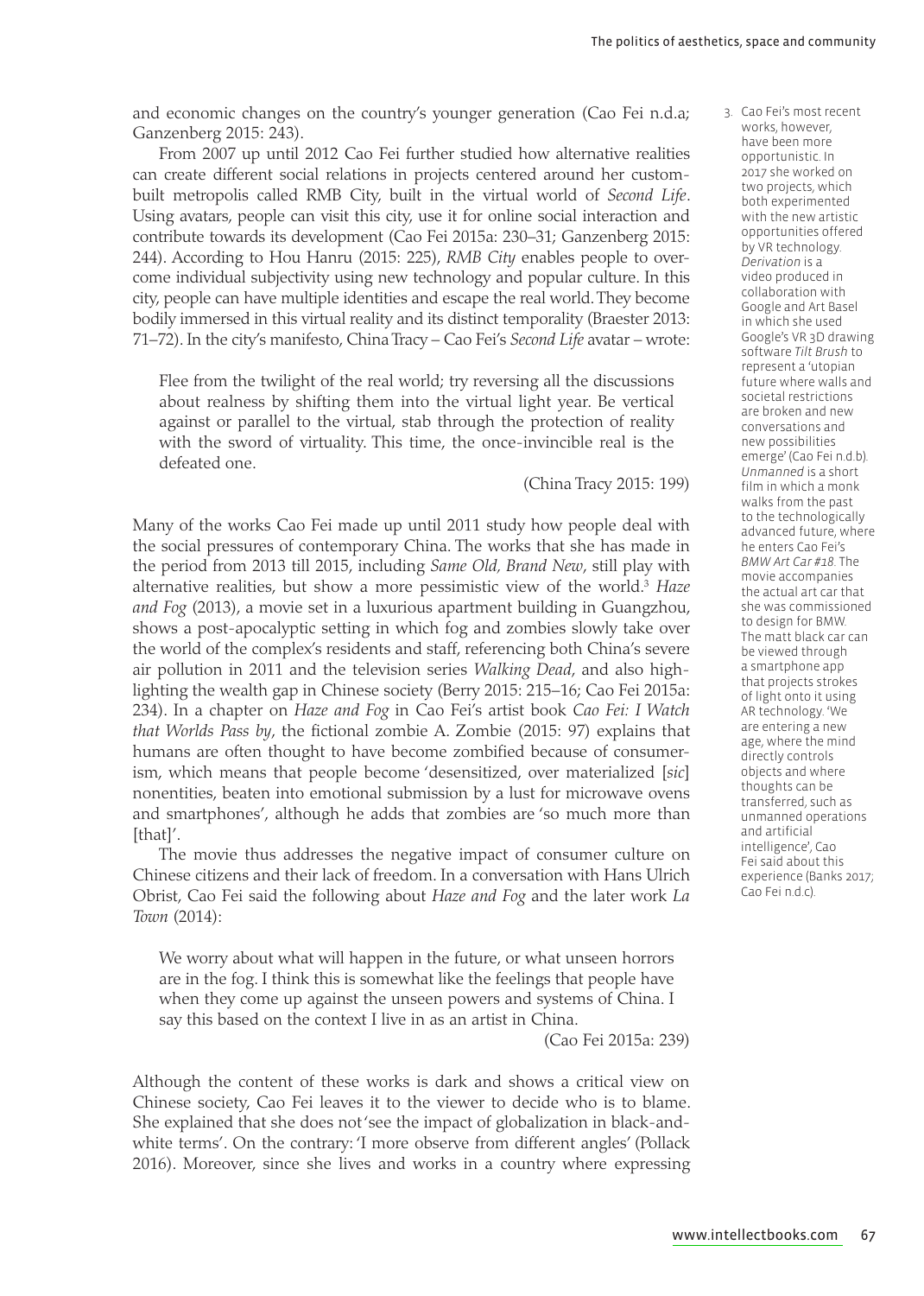social criticism can be a politically sensitive endeavour, she goes about it in a strategical manner. In her conversation with Obrist, Cao Fei (2015a: 241) said the following about Chinese artists: 'Everyone understands the circumstances and does their best to find ways to communicate, to express change as much as possible within existing limits. This is a reality outside cultural censorship'. Cao Fei is an engaged artist who, despite her words quoted at the opening of this article, straddles constantly the grey area of what can and what cannot be said and shown in China. In a playful and ambivalent way, she uses aesthetics and emotional tropes to prompt people to discuss and be critical of contemporary developments in society (Ganzenberg 2015: 244). Cao Fei is not only a producer but also an 'agent of change' (Hou Hanru 2015: 225). In the context of Hong Kong, her work intervened in the temporal and spatial aspects of the city.

#### **Hong Kong**

*Same Old, Brand New* was broadcast in Hong Kong from 13 March to 17 March 2015 (Art Basel 2015: 3). This was almost exactly three months after the Hong Kong police cleared the last stronghold of the Umbrella Movement, on 15 December 2014. The Umbrella Movement took place in Hong Kong during the last quarter of 2014. It was a pro-democracy movement based on peaceful protest and civil disobedience (Hui and Lau 2015: 348–49).

Two governmental decisions led to the rise of this movement. First, in June 2014 the PRC government expressed its intention to increase its power over Hong Kong, which many Hong Kong residents regarded as a violation of the 'one country, two systems' construction in which Hong Kong was supposed to be relatively autonomous (Tsang 2004: 238; Hui and Lau 2015: 348; Ng 2016). Second, the Chinese government decided on 31 August 2014 that all candidates for Chief Executive of Hong Kong at the 2017 elections would have to be supported by at least half of the members of the Nominating Committee, which in practice meant that Hong Kong politicians who did not support Beijing authorities would have a very slim chance of getting elected and that thus again the influence of the PRC on Hong Kong politics would increase. The Umbrella Movement regarded this as an undemocratic move and demanded 'universal suffrage' (Hui and Lau 2015: 348).

It should furthermore be mentioned that the movement was rooted in more fundamental problems that started when Hong Kong became a Special Administrative Region (SAR) of the PRC in 1997. First of all, political and economic power went to Hong Kong politicians who supported the CCP and magnates from the mainland, which strengthened and increased finance and class polarization among Hong Kong citizens. Financial disparity has increased significantly in Hong Kong since the early 1980s and many citizens blamed the mainland politicians for this (Hui and Lau 2015: 350–51; Ng 2016).

When the 'one country, two systems' deal was made, most people expected that the capitalist Hong Kong society would control socio-economic flows between Hong Kong and socialist mainland China. However, around 2010 it became clear that the opposite was happening as many rich mainland consumers started pouring into Hong Kong. Not only did the people of Hong Kong not expect or prepare for this, but it also stimulated nativist sentiments as many activists worried about the erasure of Hong Kong identity (Lui 2015). 'They are worried about the "death" of Hong Kong, a place as well as a form of collective life overwhelmed by the fear of "China", a menace not only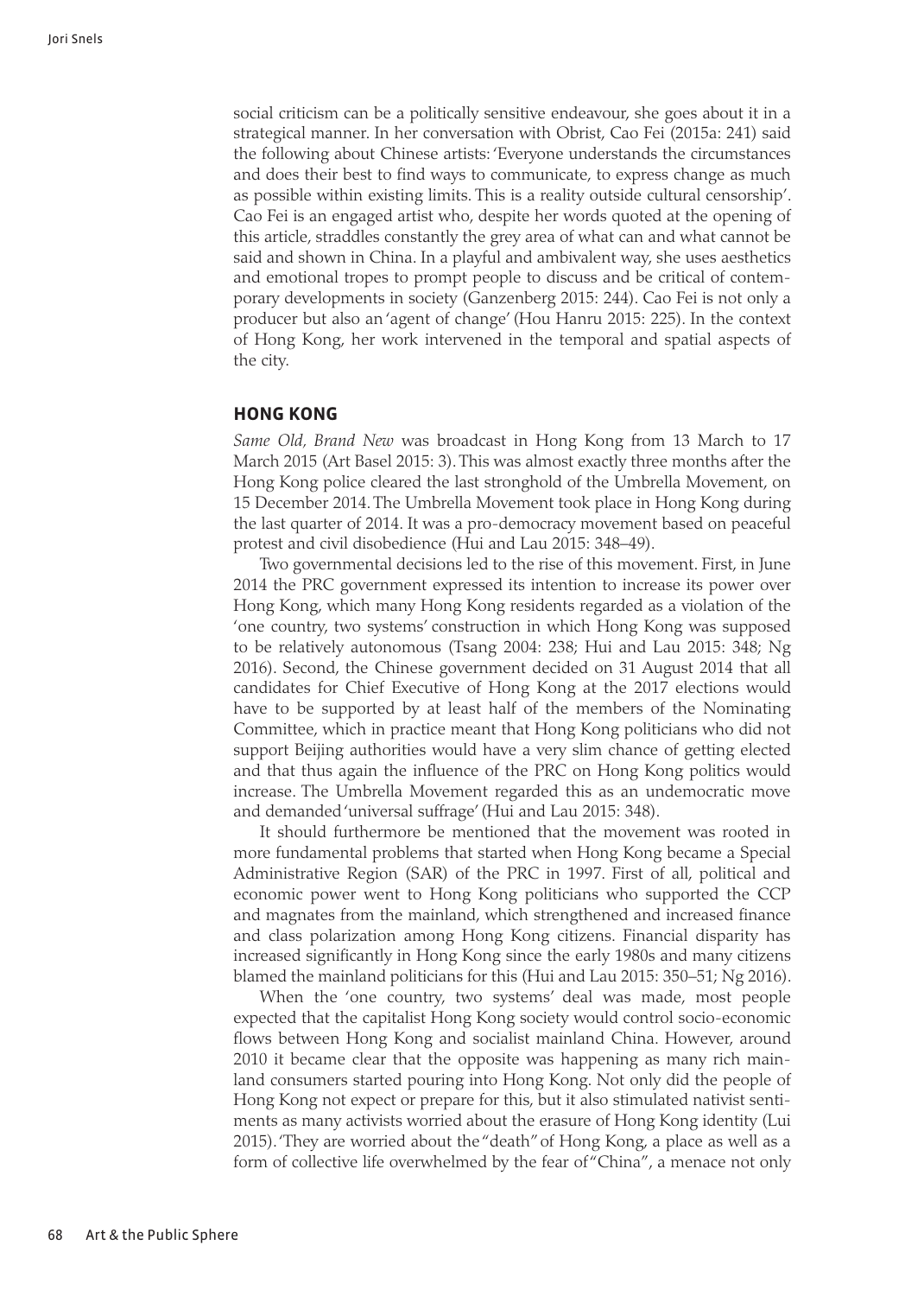politico-economic but also biopolitical in nature', Iam-Chong Ip (2015: 415) explains. What Cao Fei (2015a: 239) described as 'the [worrisome] feelings that people have when they come up against the unseen powers and systems of China' are in the case of many Hong Kong citizens worries about financial, cultural and social disparity and the lack of freedom and autonomy in the face of an increasingly capitalist and urbanizing mainland China closing its grip on this SAR.

According to Cao Fei (2015a: 239), the decision to use 1980s game aesthetics for *Same Old, Brand New* was also inspired by the people of Hong Kong. She explained that in Hong Kong many people love games and that using gaming symbols would thus enable her to create an artwork that would speak to the locals, many of whom would be familiar with the games of the 1980s era. The arcade games referenced, such as *Super Mario*, *Pacman* and *Space Invaders,* are so famous that they will surely also appeal to a global audience.

It seems that when Cao Fei (2015a: 241) said that every Chinese artist 'does their best to find ways to communicate, to express change as much as possible within existing limits', she found her 'way to communicate' in arcade games. The work is not intended to address the issues that were central to the Umbrella Movement, as the socio-economic problems that Cao Fei shows are related to Xi Jinping's 'Chinese Dream'. However, displayed in the context of Hong Kong, the meaning of the work changes and also resonates with the fear of Hong Kong to be 'sinicized'. *Same Old, Brand New'*s criticality is thus closely tied to the context of its presentation, but, as I will show now, also to its aesthetics.

#### **Aesthetics and politics**

What exactly are the symbols and narratives shown in *Same Old, Brand New?* The video starts with the message 'Are you ready?'. After that a waiting sign turns into a fish-shaped Pacman that eats a skull wearing a hair bow, which, according to Cao Fei, should be interpreted as a piranha 'devouring the object of fear'. In the subsequent scene, a fist is seen pounding up against a block that has a face. The block is a reference to the '? blocks' of the *Super Mario* video game series, from which rewards jump out when Mario punches it with its fist, but Cao (2015a: 239) has enlarged the fist so much that Mario himself is no longer visible. However, instead of power-ups, the objects that jump out of the blocks are what Beam (2015) accurately described as 'symbols of middleclass aspiration': a man going to work, skyscrapers, a 'round the clock' symbol, a recycling symbol, a plant, a diamond, a symbol for increasing prices and a happy couple. Every time the block is hit, a new symbol comes out and the face starts looking even happier. In the end, though, the whole block comes crashing down and together with the block China's market-driven authoritarian ideology explodes. Beam rightly interpreted this scene as follows: 'Even if you work hard and play by the rules, […] the result is the same'. This is also, and perhaps even more so, the case for those people in Hong Kong who lack the access to the resources needed to bridge Hong Kong's wealth gap.

*Same Old, Brand New* shows that society's fetish for urbanization, consumerism and economic growth should not go unquestioned as the reality is not as bright as it may seem. Authorities govern citizen's way of living through what Jacques Rancière (2004: 12–13) calls the 'distribution of the sensible'. This is the social system that controls the distribution of social roles in a community by controlling what can be said, heard, shown and seen. Xi Jinping's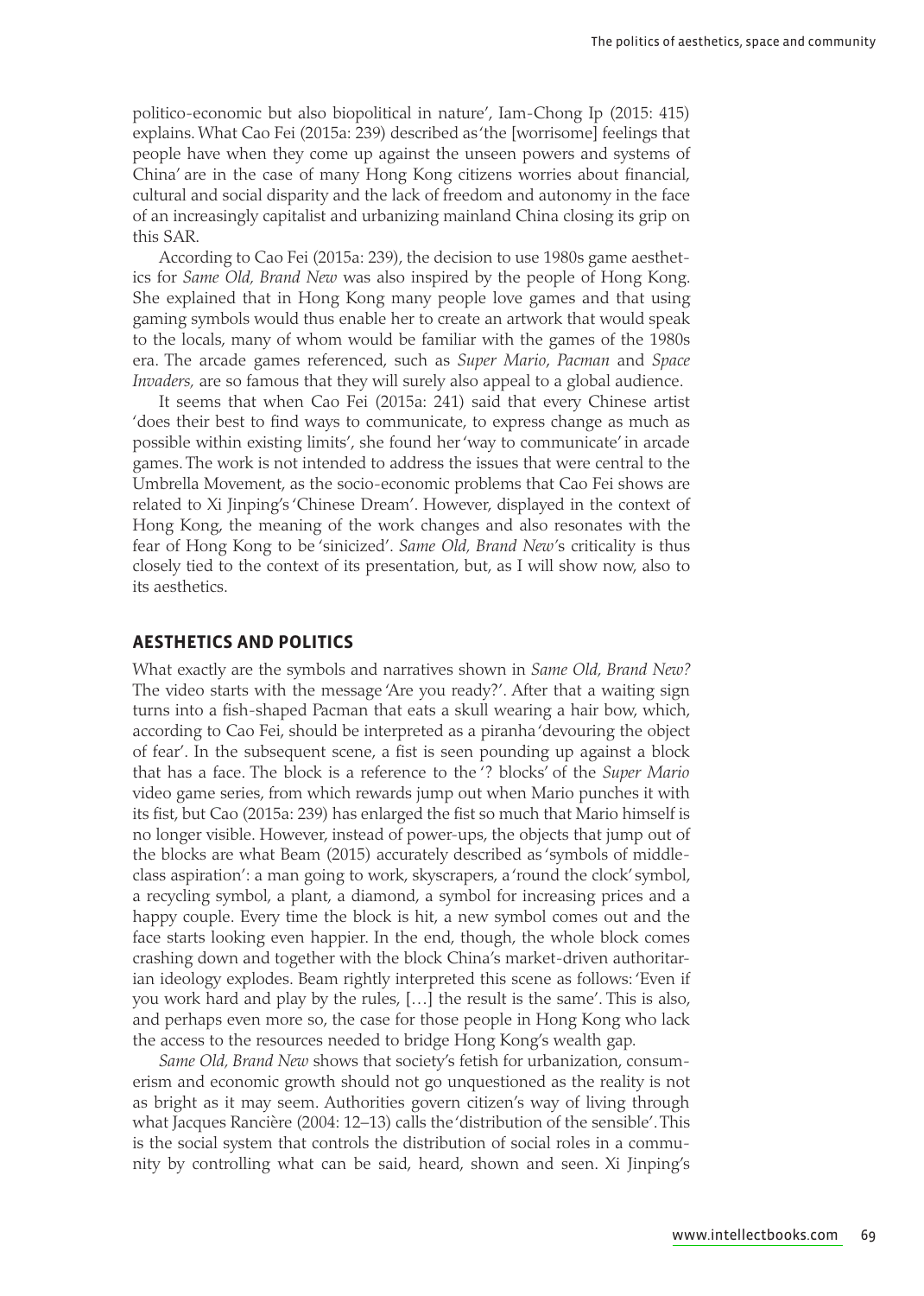'Chinese Dream' is an ideology based on the idea of progress and although it may remain rather ambiguous what the result of this progress should look like and how exactly it should be achieved, it does define people's position in society and what they can do and say in that social position. Using imagery from 1980s video games and arcade games Cao Fei disrupts the distribution of the sensible as she shows that the way of living propagated by the Chinese government may lead to disparity rather than prosperity. This artwork is political because it enables people to disrupt the social system by engaging with this alternative political narrative.

The harmful effects of China's ideology on society are made explicit in another scene. This part of the video resembles the video game *Space Invaders*, except that the ship tries to evade the aliens, rather than shooting them. Thereupon the aliens transform into various warning signs for the alleged dangerous products of capitalism, consumerism and industrialization: a stop sign, an ionizing radiation sign, a shopping cart, a caution sign, a raised fist, a money rotation sign, a factory and an electrical hazard sign. After flying through all these signs, the ship transforms into a giant, dangerous-looking bug, followed by countless baby insects. In this part of the video, Cao Fei thus shows that these alleged dangerous products corrupt and infect individuals, and that people also reproduce those side-effects.

Another important critique can be found in a scene that shows the 'network error dinosaur'. Unlike most of the other figures in the video, the dinosaur does not originate from a 1980s game, but is a so-called 'Easter egg' of Google Chrome. When Google Chrome cannot connect to the Internet, it displays a dinosaur and the page then turns into an 'endless running game' when the user hits the space bar. The aim of the game is to endlessly run and jump over obstacles without tripping. In *Same Old, Brand New*, however, the dinosaur hovers over a fire and gets killed by urbanization: steel building frames fall on top of it and catch fire. The dinosaur probably symbolizes a critique on the Internet censorship carried out by the Chinese government. Although the Chinese firewall does not extend to Hong Kong, Internet censorship does indirectly also inflict Hong Kong society. Chinese authorities for example disabled certain photos posted to the popular social media app WeChat with phones from Hong Kong to be visible to users in mainland China during the Umbrella Movement (Chin and Dou 2014). Although Chinese netizens can and sometimes do use services such as VPNs to bypass Internet censorship, it nonetheless shows how the Chinese government tries to control the distribution of the sensible by governing what people can observe and express on the Internet in an endeavour to construct the future that the authorities have imagined for China. It also further explains why Hong Kong protesters are worried about a future in which this limiting of freedom to support state ideology might be increasingly extended to the SAR.

When Beam (2015) asked Cao Fei who was to blame for the social and economic problems that she addresses in her art practice, she answered: 'I want to create a space for people to talk about it, rather than directly saying it myself'. With *Same Old, Brand New* she opened up a politically sensitive conversation and presents the topics that the Umbrella Movement protestors have also addressed but that the authorities tried to hide. Art here thus resonates with a social movement that occupied the streets just a few months earlier. She engages and continues a debate that was so powerfully articulated by the Umbrella Movement and thus interpellates both Hong Kong citizens and international visitors, encouraging them to continue to debate.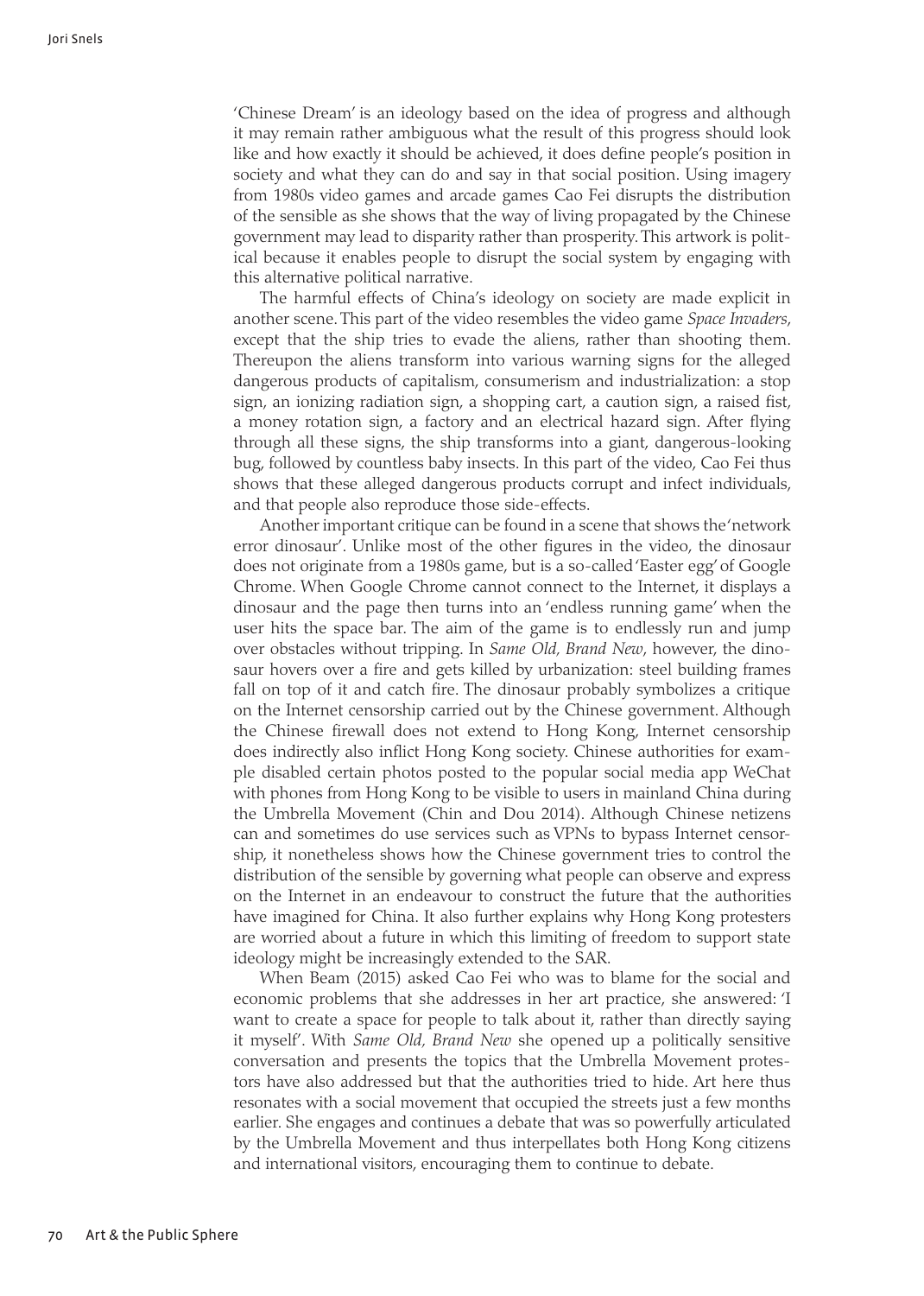To do so, not only the content of the video but also the role of space is imperative. The aspect of space in *Same Old, Brand New* is quite unique to this work when compared to Cao Fei's other work. Most of her other artworks are not site-specific. They can be watched anywhere, whereas the projection and viewing locations of *Same Old, Brand New* are pre-determined and significant.

#### **Production of space**

According to Lefebvre (1991: 8), 'society as a whole continues in subjection to political practice – that is to state power'. This implicates that space is a tool that is used by what Rancière would call the police order. To connect both thinkers: spatial arrangements are part of the distribution of the sensible. However, Lefebvre (1991: 8, 11, 32, 59–60) adds that space is not only a hegemonic tool but also a social product. Therefore, society always produces its own corresponding space. This means that society can only be changed if space is changed, which, as I will show, is what happens during the screening of *Same Old, Brand New*.

To understand the experience of watching Cao Fei's video, we should first pay attention to the viewing locations of the work. In the press release that guides the artwork, viewers are advised to watch the video from the terraces of Hong Kong's second-tallest building, the International Finance Center (IFC) (Council on Tall Buildings and Urban Habitat n.d.). The ICC, the skyscraper on which the video is displayed, and the IFC are located on opposite sides of the Victoria Harbour. Other viewing spots that the press release recommends are Tamar Park and Sun Yat Sen Memorial Park, which lie on opposite sides of the IFC (Art Basel 2015: 1).

What does it mean that these specific locations were chosen? Lefebvre argues that every space consists of three layers. The production of the physical space of IFC building and the parks is what Lefebvre calls the 'spatial practice'. More important is how the spaces were intended to be used. In the IFC tower offices of various financial institutions are located, but the building also accommodates a hotel and a large mall (International Finance Centre n.d.). IFC is thus intended as a space to work, shop and for leisure and the parks are probably meant for leisure and physical exercise. This second layer is the representation of space, the conceptualized, mental space used by hegemonic powers to enforce how space should be used. However, during the screening of *Same Old, Brand New* these spaces were not used for work, shopping, leisure or exercise, but to watch and discuss a political artwork. The representational space, which is how a space is actually used, thus differed from the representation of space. When this happens, Lefebvre argues, political practice can be subverted. (Lefebvre 1991: 11, 33, 38–39, 41; Schmidt 2012: 4–5; Stanek 2008: 63).

Cao Fei enabled the production of a different representational space by creating a new spatial practice in the IFC building and the two parks. All three designated viewing spots are located in Central District, which is produced for financial, administrative, political and commercial practices. The hegemonic representation of the three observation locations of Cao Fei's artwork thus took place in a spatial practice that was constructed by a hegemony propagating capitalism, consumerism and urbanization. Users were supposed to reproduce the representation of that space by using it to make money, to spend money, to exercise and for leisure. Instead, viewers of Cao Fei's movie watch an artwork and discuss its political message.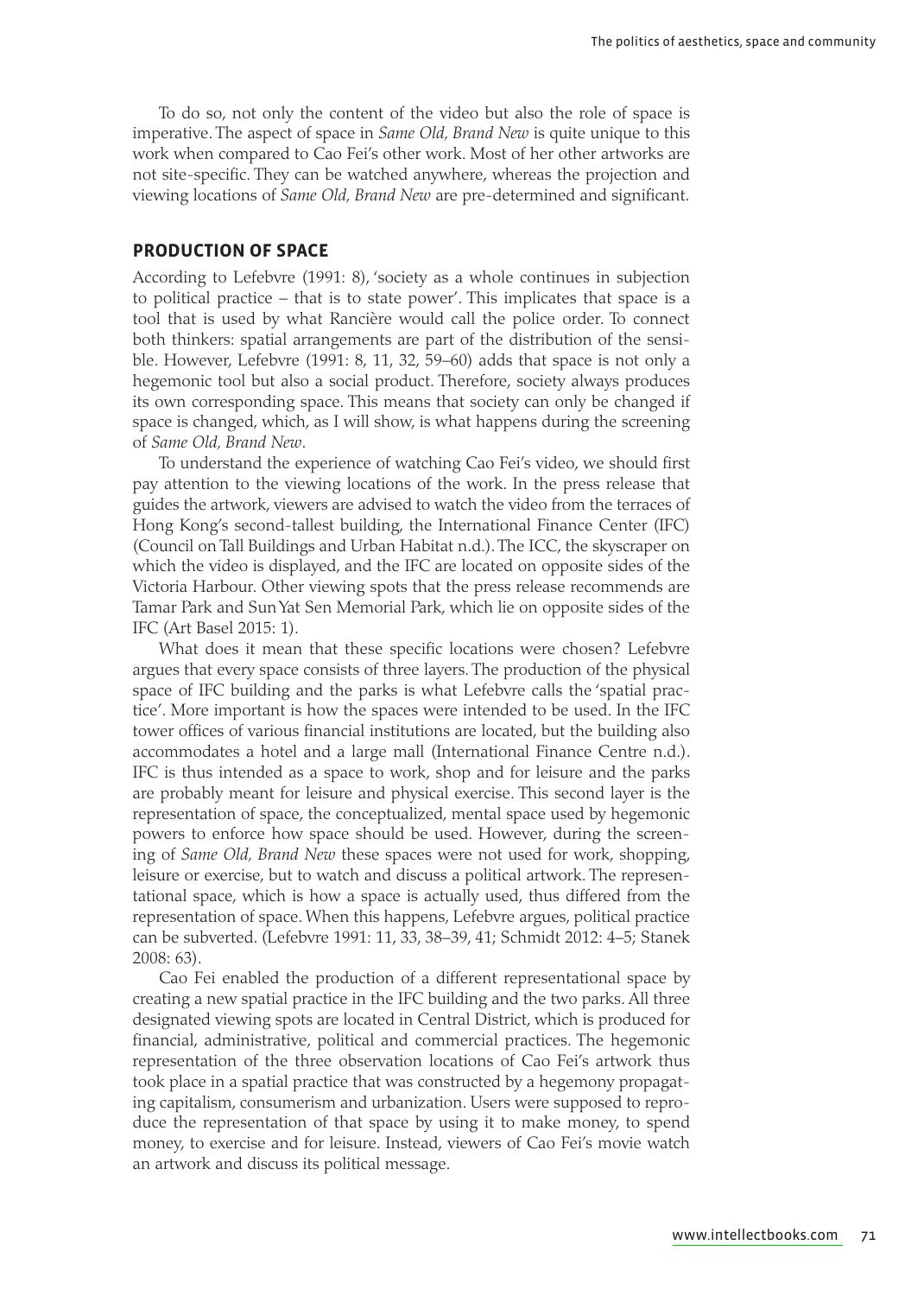During the screening of the film, the social system that is produced thus disrupts the system constructed by the authorities. This is why *Same Old, Brand New* enables the production of a political space. When the viewing locations are changed from spaces for consumerism into spaces for politics and criticism, the people using this space also change from being consumers to political citizens.

This process is further reinforced by the use of social media. Cao Fei explained that people photographed the work from many different locations in Hong Kong. She mentioned not only Central District but also the northwestern area Sheung Wan, the western commercial area Wan Chai, and the beach and a mountain top. People could subsequently share the pictures of their different views of the work with others on the Internet and start an online conversation. 'This is an example of how online communities are gradually becoming a part of public dialog', Cao Fei (2015a: 240) said.

Thus, *Same Old, Brand New* can alter representational spaces not only in the official viewing locations, but in many other locations from which the ICC building is visible. Not only Art Basel visitors can engage with this work but the entire Hong Kong population. Moreover, when the artwork is shared on the Internet, its political message can be discussed anywhere in the world, creating, in theory, an infinite number of political spaces. This means that who belongs to the audience of this artwork or to the community of people engaging with its topics is unclear, but as Holly Arden (2014: 104, 112–13) has rightly argued, this ambiguity gives public art a political capacity as it is no longer knowable or controllable who engages with this work. It enables an artwork to reach beyond its audience of art lovers and professionals, in this case the visitors of Art Basel, and 'engages the unknowable potential that "the public" suggests' (Arden 2014: 114).

#### **Being-in-common**

One question remains and this is why it is significant that Cao Fei used 1980s arcade game and video game aesthetics in lieu of another artistic style. For the artist it might have been a straightforward decision since popular culture has been an important inspiration for Cao throughout her career. Moreover, the low-resolution shapes from 1980s games transfer well to a skyscraper LED-screen, which, like 1980s consoles, has much fewer 'pixels' than a modern video or computer screen. However, the nostalgia that these old games evoke also creates what Jean-Luc Nancy has called a sense of 'being-in-common' (1991). Nancy argues that in modern society being part of a community no longer automatically means experiencing a sense of 'being-in-common'. People experience a nostalgic longing for a mythical past in which such a harmonious feeling was still natural and self-evident (Devisch n.d.; Nancy 1991: X; Berghuis 2014: 8).

Perhaps this feeling of 'being-in-common' is what the press release refers to when it explains that Cao Fei's aim with *Same Old, Brand New* was to 'turn collective memories into a current reality' (Art Basel 2015: 1). The title of this artwork also seems to say that the 'same old', the remembered 1980s games, are now used to critique current society, and so they are appropriated in a sense that is 'brand new'.

*Same Old, Brand New* breaks down the boundaries between who does and does not belong to the audience of this work by creating what Arden (2014: 110–13) has called the 'impossible public'. It does so first of all through space.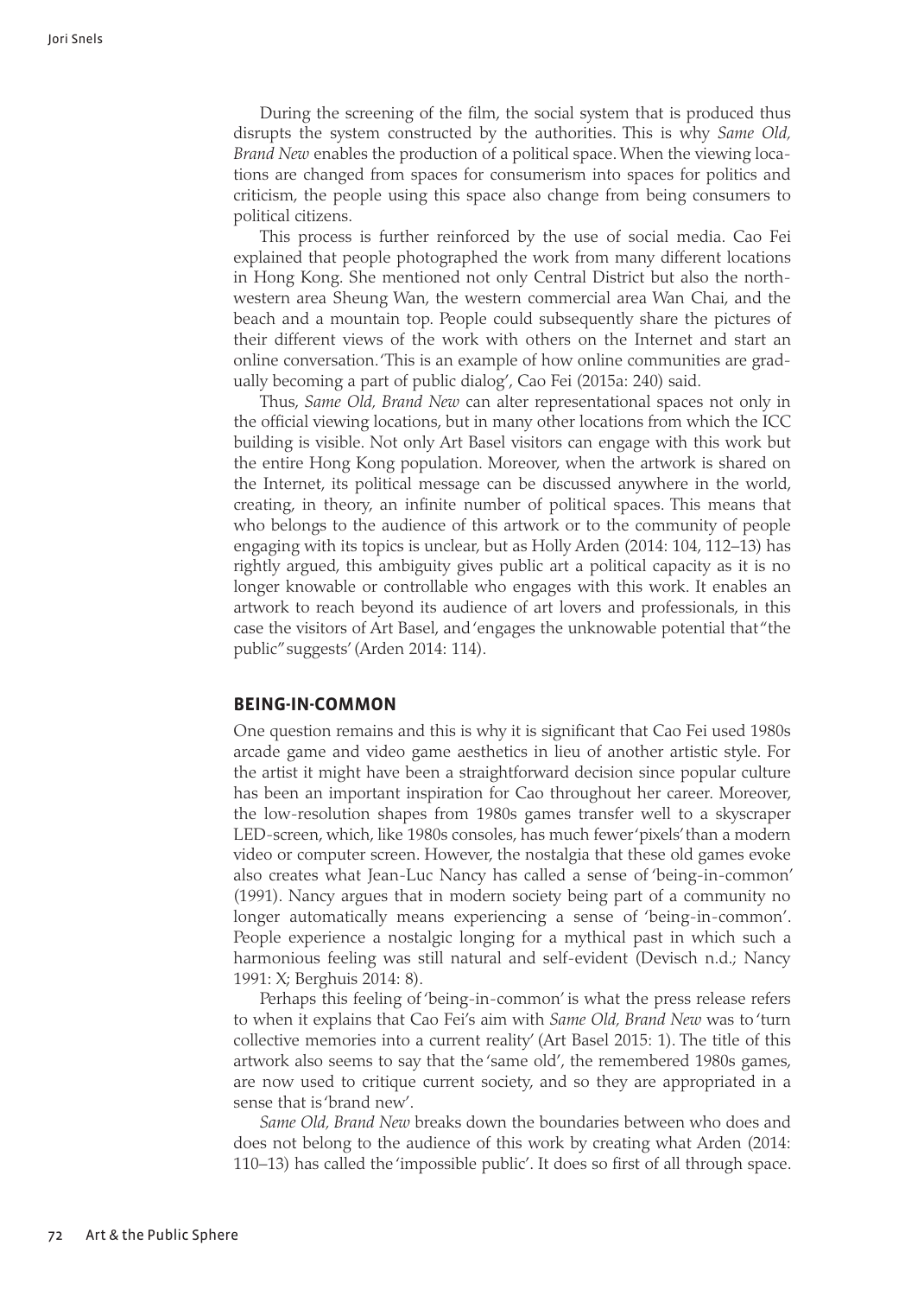By creating a public artwork that can be viewed from designated viewing spots but also from many other locations in the city, and on online platforms, neither the spaces used to watch the work nor the audience in those spaces are knowable or controllable. Thus, this work disrupts the endeavour of the police order to define who has the ability to engage in politics and who does not (Rancière 2004: 13). Nostalgia functions in a very similar way in this artwork.

Beam (2015) explains that on his first viewing of the video he 'registered only the familiar symbols: Pac-Man, a mountain of Tetris blocks'.4 He only understood the political meaning after a second viewing. But the fact that he instantly recognized the games with which he probably grew up is significant. Viewers who recognized the figures from their childhood might have felt a feeling of nostalgia and this shared nostalgia can create a sense of 'beingin-common', which creates an opportunity for members of the 'impossible public' to connect. The game aesthetics in *Same Old, Brand New* thus enable the temporary deconstruction of social hierarchy and a disruption of governmental authority.

#### **To conclude**

Although Cao Fei argues that her video installation *Same Old, Brand New* was not ideological, I have shown that this artwork *is* political. First of all, it disrupts the distribution of the sensible by depicting the disparities produced by the capitalist, urbanized hegemony that the police order strives for and thus it shows what cannot be shown within the social system produced by the political authorities. Second, it disrupts the hegemonic production of space by facilitating a spatial practice to be produced that does not conform to the representation of space. Finally, it creates an uncontrollable public by facilitating the viewing of her public artwork far beyond the boundaries of Art Basel and it uses the nostalgic sentiments that 1980s video games and arcade games evoke with many of its viewers to produce a sense of 'being-in-common'.

Although art of the generation of Chinese artists who became famous in the 2000s is not necessarily ideological or rebellious, it is not a-political either. Artists such as Cao Fei find more subtle ways to create political art, to engage the public with politics, to disrupt political hegemony, to go beyond the boundaries of art institutions and to produce ungovernable communities that may evade identity politics. I have shown that *Same Old, Brand New* has a strong political power and that art criticism that defines such contemporary Chinese artworks as 'tourist trap[s]' motivated by 'immense market pressures' (Capps 2015) relies on superficial analysis and a lack of awareness for the contexts in which art is produced and displayed. Tourists were not trapped; nor was the work driven by the market. Instead, the work created a public, a temporal being-in-common, with people that were confronted – for a moment, on a specific place – with the flip side of urbanization and with the growing disparity that the China Dream tries to cover up. The work may not be overtly political, but in its intervention in the city of Hong Kong and the art extravaganza called Art Basel, the work did unsettle both the city and the art world.

#### **References**

Arden, Holly (2014), 'Participatory art and the impossible public', *Art & the Public Sphere*, 3:2, pp. [103–17, https://doi.org/10.1386/aps.3](https://doi.org/10.1386/aps.3.2.103_1).2.103\_1. Accessed 8 August 2017.

 4. This quote also shows one weakness of Rancière's theory: aesthetics can only disrupt the distribution of the sensible and be political if the observer understands the meaning of what is being said or shown.

[www.intellectbo](http://www.intellectbooks.com)oks.com 73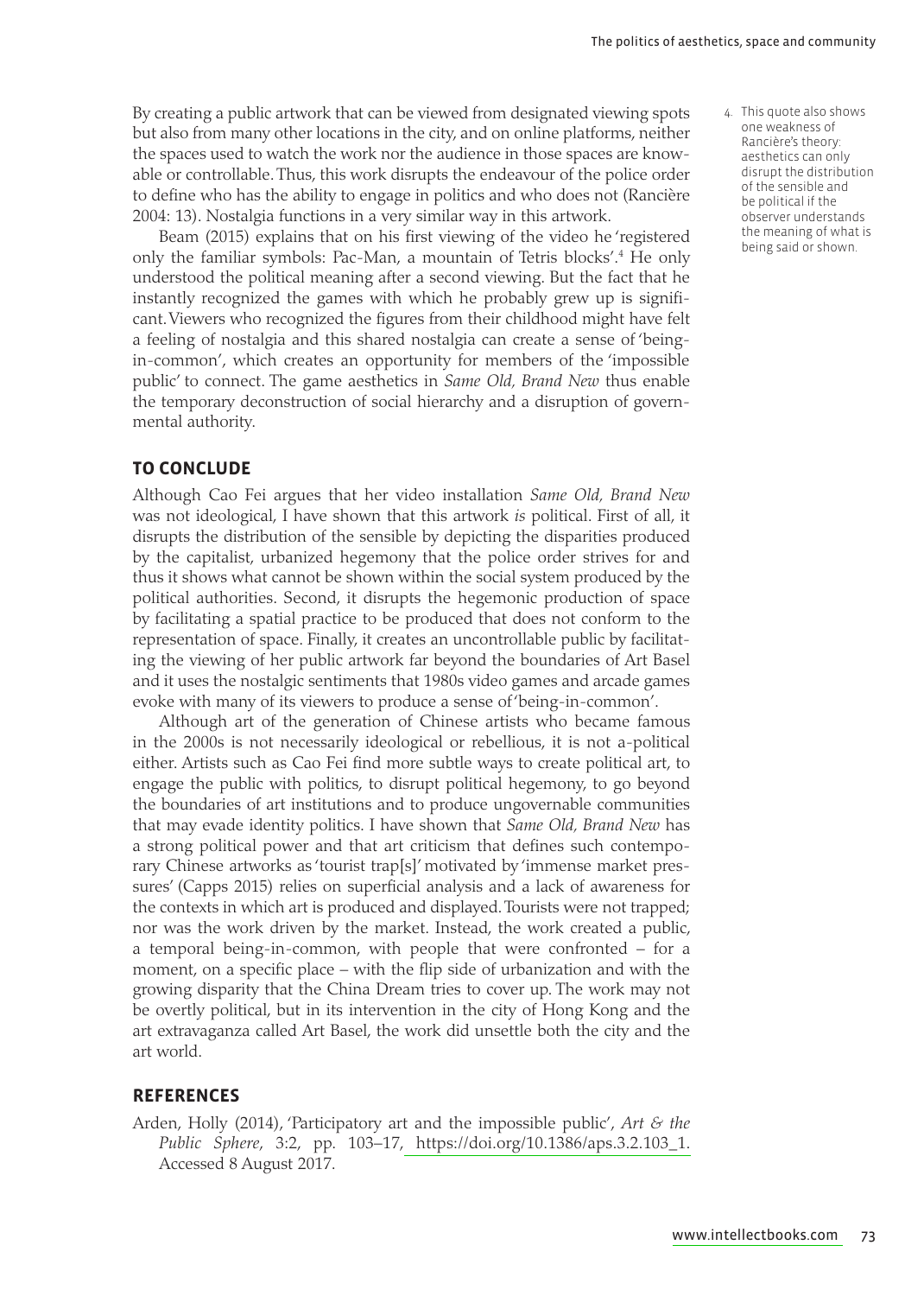- Art Basel (2015), 'Press release: *Same Old, Brand New* by [Cao Fei'](https://d2u3kfwd92fzu7.cloudfront.net/asset/pressreleases/Art%20Basel%20in%20Hong%20Kong%20l%20Cao%20Fei%20l%20March%202015%20l%20Press%20Release%20l%20E.pdf), https:// [d2u3kfwd92fzu7.cloudfront.net/asset/pressreleases/Art%20B](https://d2u3kfwd92fzu7.cloudfront.net/asset/pressreleases/Art%20Basel%20in%20Hong%20Kong%20l%20Cao%20Fei%20l%20March%202015%20l%20Press%20Release%20l%20E.pdf)asel%20 [in%20Hong%20Kong%20l%20Cao%20Fei%20l%20March%202](https://d2u3kfwd92fzu7.cloudfront.net/asset/pressreleases/Art%20Basel%20in%20Hong%20Kong%20l%20Cao%20Fei%20l%20March%202015%20l%20Press%20Release%20l%20E.pdf)015%20 [l%20Press%20Release%20l%](https://d2u3kfwd92fzu7.cloudfront.net/asset/pressreleases/Art%20Basel%20in%20Hong%20Kong%20l%20Cao%20Fei%20l%20March%202015%20l%20Press%20Release%20l%20E.pdf)20E.pdf. Accessed 22 April 2016.
- Banks, Nargess Shahmanesh (2017), 'Back to the future: Cao Fei brings the BMW Art Car into the digital age', W[allpaper\\*, https://www.w](https://www.wallpaper.com/art/cao-fei-bmw-art-car-18-augmented-reality)allpaper. [com/art/cao-fei-bmw-art-car-18-augmente](https://www.wallpaper.com/art/cao-fei-bmw-art-car-18-augmented-reality)d-reality. Accessed 3 August 2017.
- Beam, Christopher (2015), 'Beyond Ai Weiwei: How China's artists handle politics (or avoid them)', *The New Yorker*, [27 March, http://www.ne](http://www.newyorker.com/news/news-desk/ai-weiwei-problem-political-art-china)wyorker. [com/news/news-desk/ai-weiwei-problem-political-a](http://www.newyorker.com/news/news-desk/ai-weiwei-problem-political-art-china)rt-china. Accessed 22 April 2016.
- Berghuis, Thomas (2014) 'History and community in contemporary Chinese art', *Journal of Contemporary Chinese Art*, 1:1, [pp. 7–23, ht](https://doi.org/10.1386/jcca.1.1.7_1)tps://doi. [org/10.1386/jcc](https://doi.org/10.1386/jcca.1.1.7_1)a.1.1.7\_1. Accessed 4 January 2016.
- Berry, Chris (2015) 'Icy summer', in Cao Fei, *Cao Fei: I Watch That Worlds Pass by* (eds R. Wiehager, C. Ganzenberg and W. Xiaoyu)*,* Berlin and Cologne: Daimler Art Collection and Snoeck Verlagsgesellschaft mbH, pp. 215–16.
- Braester, Yomi (2013) 'The architecture of utopia: From Rem Koolhaas' scale models to RMB City', in J. de Kloet and L. Scheen (eds), *Spectacle and the City: Chinese Urbanities in Art and Popular Culture*, Cities and Cultures, Amsterdam: Amsterdam University Press, [pp. 61–75, http://www](http://www.jstor.org/stable/j.ctt6wp73q.8).jstor.org/ [stable/j.ctt6](http://www.jstor.org/stable/j.ctt6wp73q.8)wp73q.8. Accessed 21 December 2016.
- Cao Fei (2004), *Cosplayers*[, http://www.caofei.com/works.aspx?yea](http://www.caofei.com/works.aspx?year=2004&wtid=3)r=2004& wtid=3. Accessed 9 August 2016.
	- $\overline{-(2015a)}$ , 'Interviewed by Hans Ulrich Obrist, "Cao Fei in conversation with Hans Ulrich Obrist"', in Cao Fei, *Cao Fei: I Watch That Worlds Pass by* (eds R. Wiehager, C. Ganzenberg and W. Xiaoyu)*,* Berlin and Cologne: Daimler Art Collection and Snoeck Verlagsgesellschaft mbH, pp. 227–41.
	- —— (2015b), *Cao Fei: I Watch That Worlds Pass by* (eds R. Wiehager, C. Ganzenberg and W. Xiaoyu), Berlin and Cologne: Daimler Art Collection and Snoeck Verlagsgesellschaft mbH.
	- —— (2017a), *Derivation*[, http://www.caofei.com/works.aspx?id=7](http://www.caofei.com/works.aspx?id=74&year=2017&wtid=3)4&year= [2017&](http://www.caofei.com/works.aspx?id=74&year=2017&wtid=3)wtid=3. Accessed 3 August 2017.
	- —— (2017b), *Unmanned*[, http://www.caofei.com/works.aspx?id=7](http://www.caofei.com/works.aspx?id=75&year=2017&wtid=3)5&year= [2017&](http://www.caofei.com/works.aspx?id=75&year=2017&wtid=3)wtid=3. Accessed 3 August 2017.
- Capps, Kriston (2015), 'This Hong Kong skyscraper became a giant Atari', [CityLab, http://www.citylab.com/design/2015/03/this-hong-kong](http://www.citylab.com/design/2015/03/this-hong-kong-skyscraper-became-a-giant-atari/387934/)-skyscra[per-became-a-giant-atari](http://www.citylab.com/design/2015/03/this-hong-kong-skyscraper-became-a-giant-atari/387934/)/387934/. Accessed 21 July 2016.
- Chi Lei (2016), 'Interviewed by Li Qi, "Chi Lei"', *Chinese Whispers: Recent Art from the Sigg and M+ Sigg Collections* (trans. N. G. Schneider), exhibition catalogue, Kunstmuseum Bern, Zentrum Paul Klee and MAK Vienna, Bern and Vienna, 19 February–19 June 2016; 18 January–16 April 2017, pp. 158–61.
- Chin, Josh and Dou, Eva (2014), 'Hong Kong protests lead to censorship on WeChat', *The Wall Street Journal*, [10 March, http://on.wsj.com](http://on.wsj.com/1rSvtn5)/1rSvtn5. Accessed 23 August 2016.
- China Tracy (*Second Life* avatar of Cao Fei) (2015), 'RMB City Manifesto (RMB – to be ReMember)', in Cao Fei, *Cao Fei: I Watch That Worlds Pass by* (eds R. Wiehager, C. Ganzenberg and W. Xiaoyu)*,* Berlin and Cologne: Daimler Art Collection and Snoeck Verlagsgesellschaft mbH, p. 199.

05\_APS\_7.1\_Snels\_63-77.indd 74 6/28/18 12:08 AM

⊕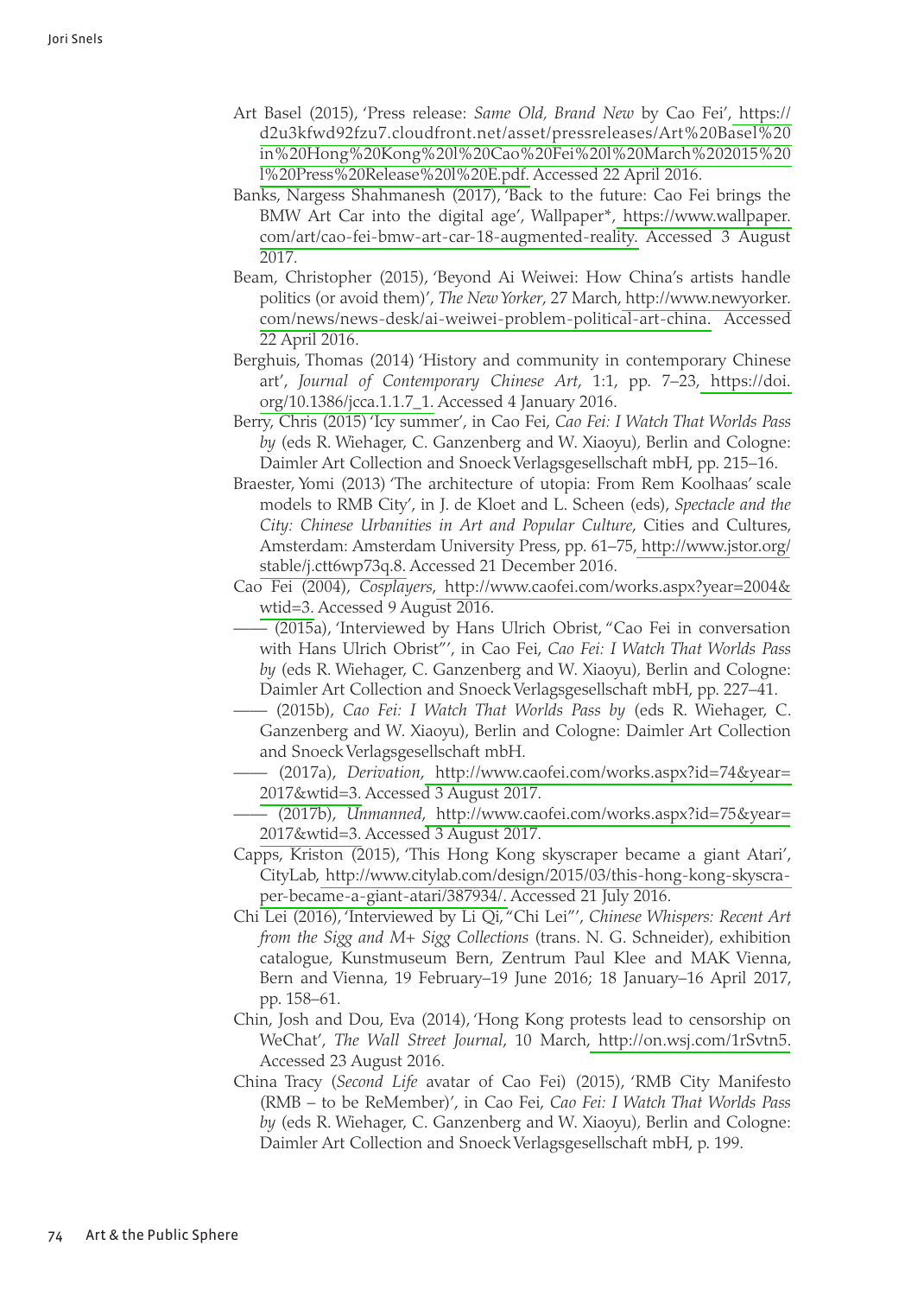- Council on Tall Buildings and Urban Habitat (n.d.), 'Two international finance centre', The Skyscrap[er Center, http://skyscrapercenter.com/build](http://skyscrapercenter.com/building/two-international-finance-centre/205)ing/two[international-finance-ce](http://skyscrapercenter.com/building/two-international-finance-centre/205)ntre/205. Accessed 22 May 2016.
- Dal Lago, Francesca (2008), 'De stem van "overbodige mensen": Beeldende kunst in China aan het begin van de jaren negentig' ('The voice of the "superfluous people": Painting in China in the late 1980s and early 1990s'), in C. Hendriks (ed.), *Tekens aan de Wand: Chinees Nieuw Realisme en Avant-Garde in de Jaren Tachtig en Negentig* (*Writing on the Wall: Chinese New Realism and Avant-Garde in the Eighties and Nineties*) (trans. A. van den Berg and O. Brenninkmeijer), exhibition catalogue, Groninger Museum, Groningen, 23 March–26 October, pp. 21–33.
- Devisch, I. (n.d.), 'Nancy, Jean-Luc (1940-)', Internet Encyclopedia of P[hilosophy, http://www.iep.utm.edu](http://www.iep.utm.edu/nancy/)/nancy/. Accessed 9 May 2016.
- Ganzenberg, Christian (2015) 'Closing credits', in Cao Fei, *Cao Fei: I Watch That Worlds Pass by* (eds R. Wiehager, C. Ganzenberg and W. Xiaoyu)*,*  Berlin and Cologne: Daimler Art Collection and Snoeck Verlagsgesellschaft mbH, pp. 243–51.
- Gao Minglu (ed.) (1998), 'Toward a transnational modernity: An overview of *Inside Out: New Chinese Art*', in *Inside/Out: New Chinese Art,* San Francisco, CA, New York and Berkeley, CA: San Francisco Museum of Modern Art and Asia Society Galleries and University of California Press, pp. 15–40.
- Guldemond, Jaap (2006), 'New urban realities', in E. Brinkman and B. van Kooji (eds), *China Contemporary: Architectuur, Kunst, Beeldcultuur = Architecture, Art, Visual Culture =* 建筑*,* 艺术*,* 视觉文化, Rotterdam: NAi, pp. 52–69.
- Hou Hanru ([1996] 2002), 'Towards an "un-unofficial art": De-ideologicalisation of China's contemporary art in the 1990s', in Hsiao-hwei Yu (ed.), *On the Mid-ground*, Hong Kong: Timezone 8 Ltd., pp. 24–39.
- —— (2015), 'Some notes on Cao Fei's RMB City', in Cao Fei, *Cao Fei: I Watch That Worlds Pass by* (eds R. Wiehager, C. Ganzenberg and W. Xiaoyu)*,*  Berlin and Cologne: Daimler Art Collection and Snoeck Verlagsgesellschaft mbH, p. 225.
- Huang Du (2006), 'Liang Yue', in E. Brinkman and B. van Kooij (eds), *China Contemporary: Architectuur, Kunst, Beeldcultuur = Architecture, Art, Visual Culture =* 建筑*,* 艺术*,* 视觉文化, Rotterdam: NAi, p. 370–76.
- Hui, Po-Keung and Lau, Kin-Chi (2015), '"Living in truth" versus realpolitik: Limitations and potentials of the Umbrella Movement', *Inter-Asia Cultural Studies*, 16:3, p[p. 348–66, http://dx.doi.org/10.1080/14649373.2015](http://dx.doi.org/10.1080/14649373.2015.1069051).1069051. Accessed 4 July 2016.
- International Finance Centre (n[.d.\), 'Ifc', http://ifc.co](http://ifc.com.hk/en)m.hk/en. Accessed 22 May 2016.
- Ip, Iam-Chong (2015), 'Politics of belonging: A study of the campaign against mainland visitors in Hong Kong', *Inter-Asia Cultural Studies*, 16:3, pp. [410–21, http://dx.doi.org/10.1080/14649373.2015.](http://dx.doi.org/10.1080/14649373.2015.1069054)1069054. Accessed 7 August 2017.
- Lefebvre, Henri (1991), *The Production of Space* (trans. D. Nicholson-Smith), Oxford: Blackwell.
- Lui, Tai-lok (2015), 'A missing page in the grand plan of "one country, two systems": Regional integration and its challenges to post-1997 Hong Kong', *Inter-Asia Cultural Studies*, 16:3, pp[. 396–409, http://dx.doi.o](http://dx.doi.org/10.1080/14649373.2015.1069053)rg/10.10 [80/14649373.2015.](http://dx.doi.org/10.1080/14649373.2015.1069053)1069053. Accessed 7 August 2017.

[www.intellectbo](http://www.intellectbooks.com)oks.com 75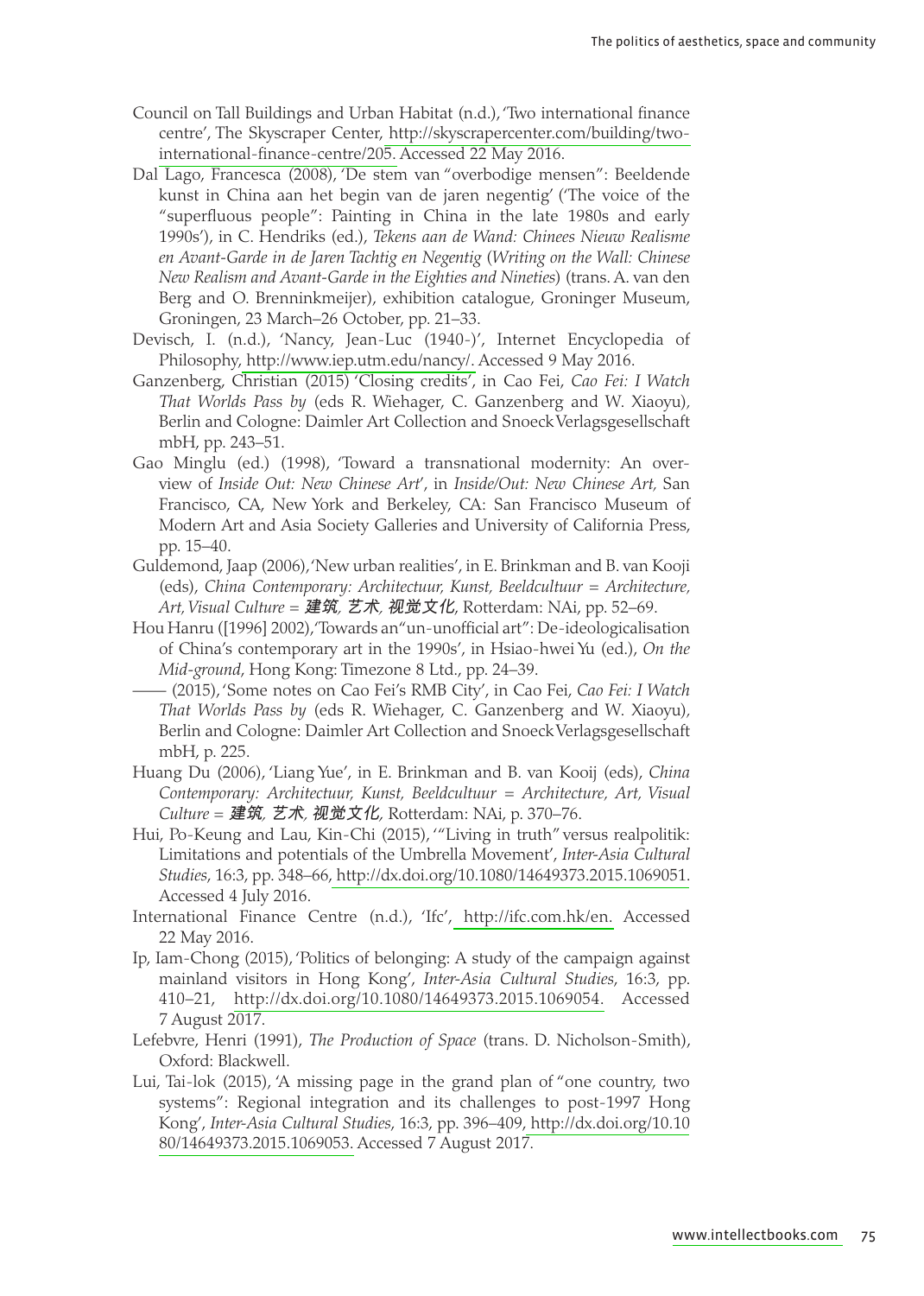- Nancy, Jean-Luc (1991), *The Inoperative Community* (ed. P. Connor; trans. P. Connor, L. Garbus, M. Holland and S. Sawhney), Theory and History of Literature Series, Minneapolis: University of Minnesota Press.
- Ng, Jason (2016), 'Interviewed by Didi Kirsten Tatlow, "Q. and A.: Jason Y. Ng on aftermath of Hong Kong's umbrella revolution"', *New York Times*, 2[4 March, http://www.nytimes.com/2016/03/25/world/asia/hon](http://www.nytimes.com/2016/03/25/world/asia/hong-kong-occupy-umbrella-revolution-jason-ng.html)g-kong[occupy-umbrella-revolution-jason-](http://www.nytimes.com/2016/03/25/world/asia/hong-kong-occupy-umbrella-revolution-jason-ng.html)ng.html. Accessed 5 July 2016.
- Pollack, Barbara (2016), 'As China evolves, the artist Cao Fei is watching', *New York Times*[, 1 April, http://www.nytimes.com/2016/04/02/arts/design/](http://www.nytimes.com/2016/04/02/arts/design/as-china-evolves-the-artist-cao-fei-is-watching.html)as-china[evolves-the-artist-cao-fei-is-watch](http://www.nytimes.com/2016/04/02/arts/design/as-china-evolves-the-artist-cao-fei-is-watching.html)ing.html. Accessed 25 April 2016.
- Princenthal, Nancy (2013), 'Spellbound: Essay', in E. Heartney, H. Posner, N. Princenthal and S. Scott (eds), *The Reckoning: Women Artists of the New Millennium*, Munich: Prestel, pp. 68–117.
- Rancière, Jacques (2004), *The Politics of Aesthetics: The Distribution of the Sensible* (trans. G. Rockhill), London: Continuum.
- (2011), 'The thinking of dissensus: Politics and aesthetics', in P. Bowman and R. Stamp (eds), *Reading Rancière: Critical Dissensus*, London and New York: Continuum, pp. 1–17.
- Respini, Eva (2012), 'New photography 2012: Birdhea[d', MoMa, htt](http://www.moma.org/interactives/exhibitions/2012/newphotography/birdhead/)p://www. [moma.org/interactives/exhibitions/2012/newphotography/bi](http://www.moma.org/interactives/exhibitions/2012/newphotography/birdhead/)rdhead/. Accessed 22 August 2016.
- Schmidt, Leonie (2012), 'Urban Islamic spectacles: Transforming the space of the shopping mall during Ramadan in Indonesia', *Inter-Asia Cultural Studies*[, 13:3, http://dx.doi.org/10.1080/14649373.2012](http://dx.doi.org/10.1080/14649373.2012.689708).689708. Accessed 25 April 2016.
- Smith, Karen (2007), 'The artists', in S. Groom, K. Smith and Xu Zhen (eds), *The Real Thing: Contemporary Art from China*, exhibition catalogue, Tate Liverpool, Liverpool, 30 March–10 June, pp. 30–203.
- Stanek, Lukasz (2008), 'Space as concrete abstraction: Hegel, Marx, and modern urbanism in Henri Lefebvre', in K. Goonewardena, S. Kipfer, R. Milgrom and C. Schmid (eds), *Space, Difference, Everyday Life: Henri Lefebvre and Radical Politics*, Abingdon: Routledge, [pp. 62–79, ww](http://www.henrilefebvre.org/text/Routledge_STANEK.pdf)w.henri[lefebvre.org/text/Routledge\\_STAN](http://www.henrilefebvre.org/text/Routledge_STANEK.pdf)EK.pdf. Accessed 16 May 2016.
- Sun Hung Kai Properties Limited (n.d.), 'ICC Light and Mu[sic Show](http://icclightshow.com.hk/)', http:// [icclightshow.](http://icclightshow.com.hk/)com.hk/. Accessed 22 May 2016.
- Tsang, Steve (2004), *A Modern History of Hong Kong*, London and New York: I.B. Tauris & Co Ltd.
- Volk, Katherine (2015), 'Cao Fei lights up "Same Old Brand New" on Hong Kong skyscraper', *ArtAsiaPacific*, [24 March, http://artasiapacific.c](http://artasiapacific.com/Blog/CaoFeiLightsUpSameOldBrandNew)om/Blog/ [CaoFeiLightsUpSameOldBr](http://artasiapacific.com/Blog/CaoFeiLightsUpSameOldBrandNew)andNew. Accessed 21 July 2016.
- Zhang Li (2006) 'Song Tao', in E. Brinkman and B. van Kooij (eds), *China Contemporary: Architectuur, Contemporary: Architectuur, Kunst, Beeldcultuur = Architecture, Art, Visual Culture* 建筑*,* 艺术*,* 视觉文化, Rotterdam: NAi, pp. 314–320.
- Zombie, A. (fictional author) (2015), 'Coming to Beijing: Dead on arrival', in Cao Fei, *Cao Fei: I Watch That Worlds Pass by* (eds R. Wiehager, C. Ganzenberg and W. Xiaoyu)*,* Berlin and Cologne: Daimler Art Collection and Snoeck Verlagsgesellschaft mbH, p. 97.

#### **Suggested citation**

Snels, J. (2018), 'The politics of aesthetics, space and community: An analysis of *Same Old, Brand New* by Cao Fei', *Art & the Public Sphere,* 7:1, pp. 63–77, [doi: 10.1386/aps](http://dx.doi.org/10.1386/aps.7.1.63_1).7.1.63\_1

#### 76 Art & the Public Sphere

◈